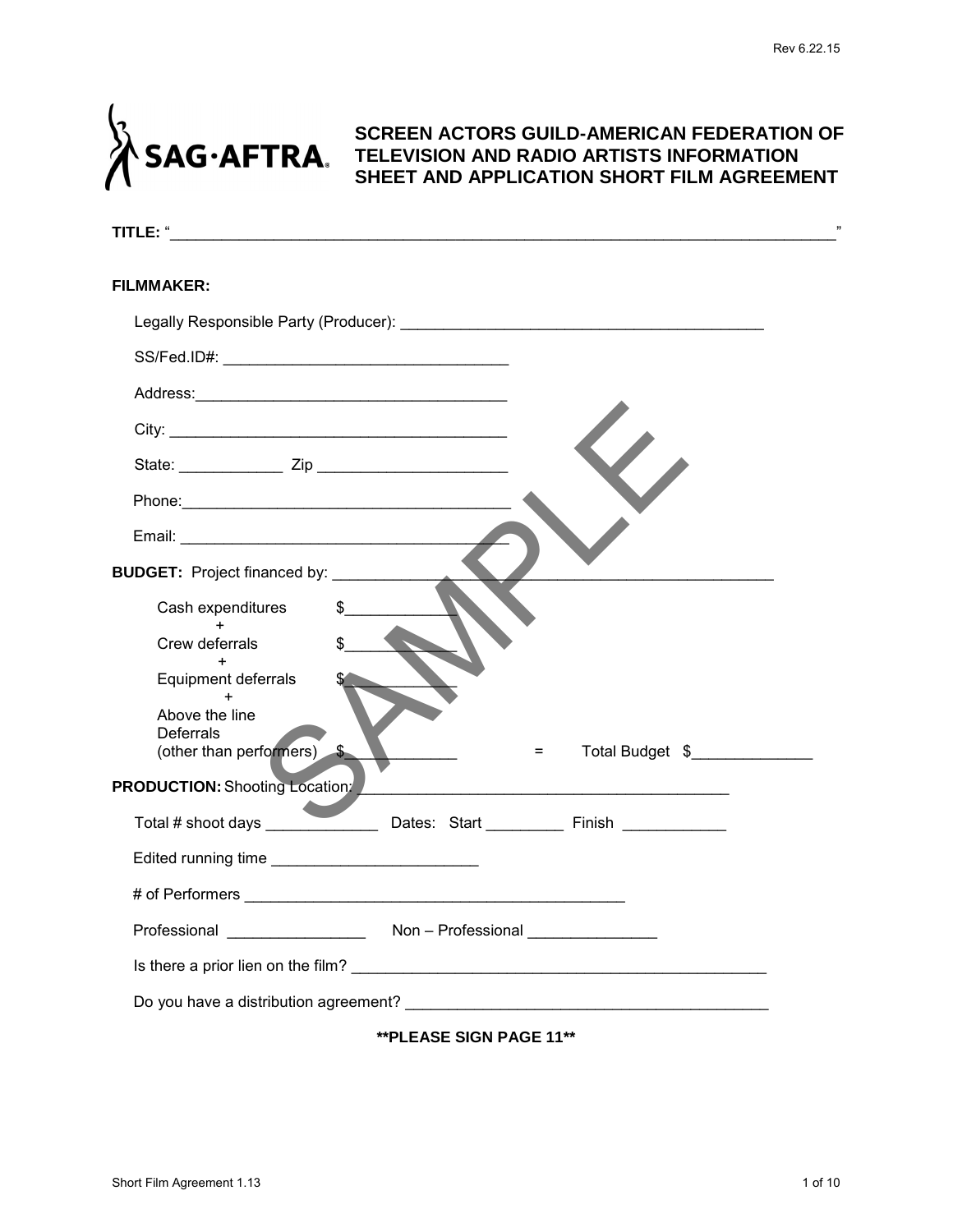# **1. Scope**

If Producer intends to employ one or more professional performers in a Short Film within the meaning of the Screen Actors Guild-American Federation of Television and Radio Artists (hereinafter "SAG-AFTRA") Short Film Letter Agreement (hereinafter referred to as the "Agreement") and qualifies to do so according to SAG-AFTRA, the Agreement must be executed by the appropriate individual(s) or entity(ies) herein after referred to as "Producer(s)".

# **2. Application for SAG-AFTRA Short Film Letter Agreement**

Submit the following not less than one (1) month prior to the date Producer intends to start work with professional performers to the nearest SAG-AFTRA office.

- a. Copy of the final shooting script. A treatment is not sufficient.
- b. Detailed budget listing all deferred and current expenses necessary to produce the Short Film. A cover sheet is not sufficient.
- c. Shooting schedule
- d. A completed Information Sheet from the Producer indicating the following:
	- i. Title
	- ii. Start date
	- iii. Estimated wrap date
	- iv. Intended number of actual shooting days
	- v. Medium to be used
	- vi. Current expenses
	- vii. Crew salary deferrals
	- viii. Above the line (other than performers) deferrals
	- ix. Equipment, stock and processing deferrals
	- x. Total budget
	- xi. Sources of financing
	- xv. Intended distribution

The documents listed in A. through D. above constitute application to SAG-AFTRA to produce the Short Film named on the Information Sheet and to employ professional performers in the Short Film under the Agreement. If SAG-AFTRA, in its sole discretion, approves the application submitted in connection with the Short Film, the Producer will be so notified and required to execute the Agreement. Short Film Agreement Short Film the Short Film Agreement 1.13<br>
Short Film A cover sheet is not sufficient.<br>
C. Shorting schedule<br>
A. completed Information Sheet from the Produces Including the following:<br>
The Start date<br>
I

In addition, Producer must submit to SAG-AFTRA a list of all professional performers to be employed in the Short Film.

 Producer must submit two (2) copies of the executed Agreement to SAG-AFTRA not later than one (1) week prior to any work by professional performers. SAG-AFTRA shall make available to the Producer, Short Film Employment Contracts, a Final Cast List Information Sheet and Production Time Reports.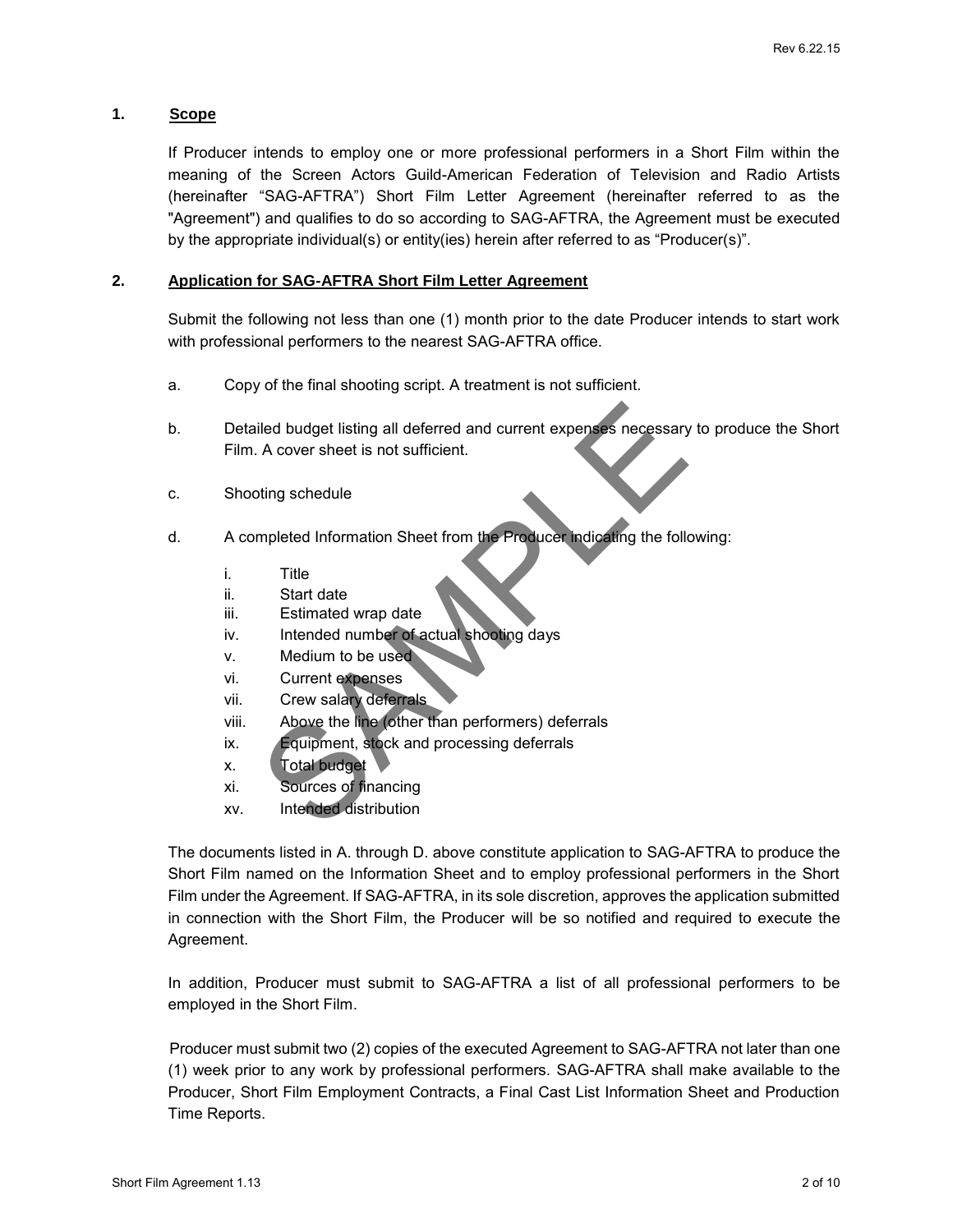### **3. Short Film Defined**

- a. Primary purpose of the Short Film is a learning experience in which the Producer has the opportunity to work with professional performers. Producer may also produce this project to show before the Academy of Motion Picture Arts and Sciences for possible Award consideration. In this connection, the Producer will be allowed to exhibit the Short Film in a paying movie theater for a limited period of time in order to qualify for Award consideration. Producer may also produce the Short Film to display it to non-paying, nonpublic, established entertainment industry members to showcase his/her talent. Producer may also produce the Short Film for limited distribution on public access television, as further described in Section 5 below.
- b. Maximum total budget \$50,000.
- c. Maximum running time 35 minutes
- d. Maximum shooting schedule 30 days of principal photography (not including retakes, added scenes and looping).
- e. Must be shot entirely in the United States.

# **4. Exclusions**

- a. Any project not meeting the definition outlined in section 3 above.
- b. Any project intended for exhibition, sale, release, distribution or other public display in theatrical motion picture houses, free television, basic cable, pay cable, videocassettes/discs, holography, internet, interactive media of any type, or in educational or industrial markets, as more particularly defined in the applicable SAG-AFTRA agreement. C. Maximum running time – 35 minutes<br>
Short Film Agreement 1.13<br>
Short Film Agreement 1.13<br>
Short Film Agreement 1.13<br>
Short Film Agreement 1.13<br>
Short Film Agreement 1.13<br>
Short Film Agreement 1.13<br>
Short Film Agreement 1
	- c. Any exhibition into new or emerging technologies, which currently include, but are not limited to, use on portable media players, cell phones, ringtones or any future systems which may hereinafter be adopted.
	- d. Any trailer or demo produced for the purpose of fund-raising.
	- e. Animated projects and music videos are excluded from this Agreement.
	- f. Any project which SAG-AFTRA believes, for any reason whatsoever, cannot or will not meet the definition in section 3 above.
	- g. The exclusions outlined in this section 4 do not limit SAG-AFTRA's right, in its sole discretion, to deny the Short Film Agreement to any person or entity.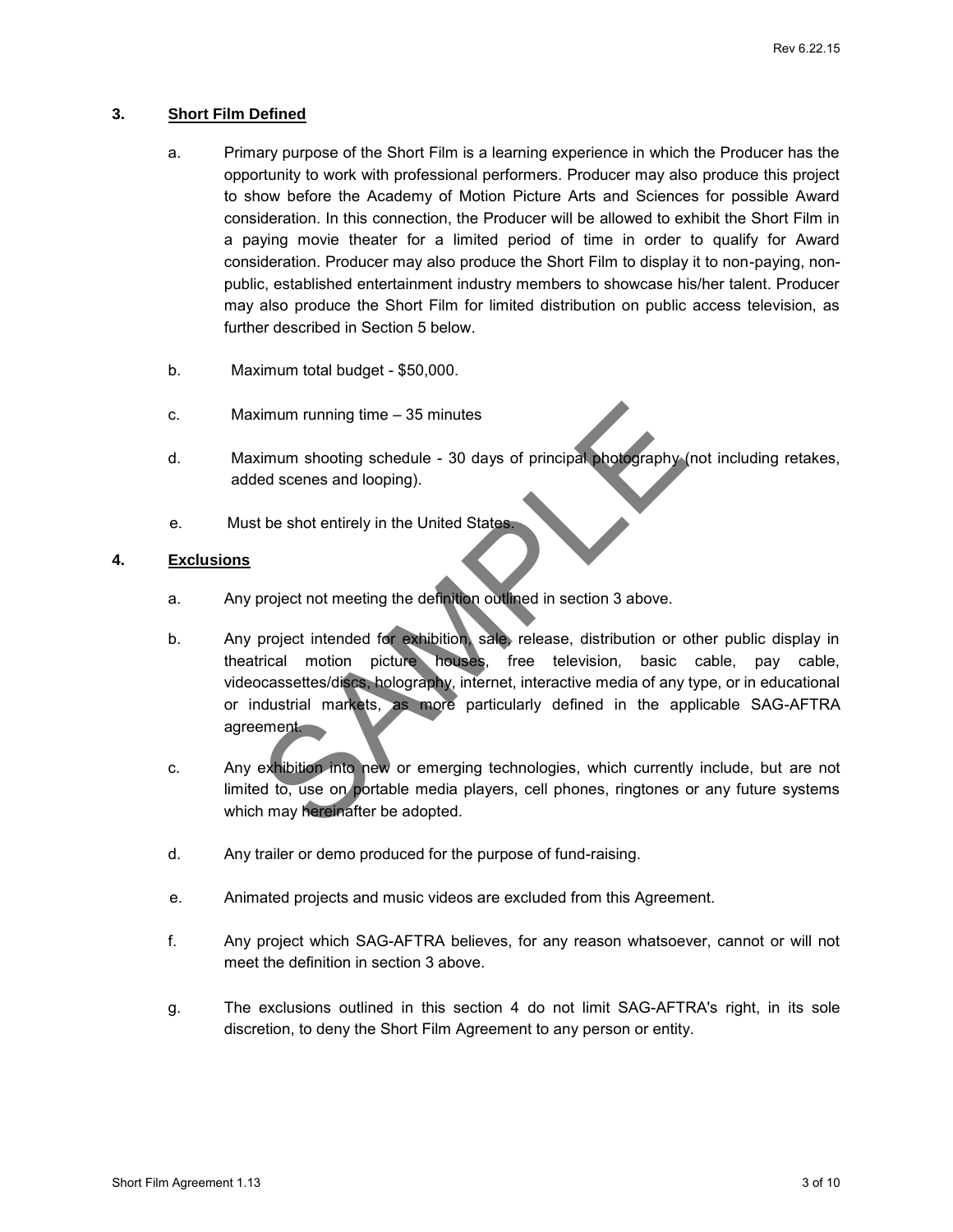# **5. Exhibition Rights**

The Short Film may be exhibited without compensation to the professional performers:

- a. At film festivals;
- b. Before the Academy of Motion Picture Arts and Sciences for possible Award consideration. (Note: In this regard, the Producer will be permitted, notwithstanding the exclusion in section 4(B) above, to exhibit the Short Film for one (1) week in a paying movie house to qualify for such consideration.);
- c. To non-paying, non-public, established entertainment industry members to showcase the talent of the producer, director, writer, performers or other members of the production or post-production team;
- d. On one (1) public access channel for not more than one (1) year from the first run date, provided neither the producer nor any of the principals in the production receive any compensation for such exhibition and provided further that SAG-AFTRA is advised of the first air date and the station on which the Short Film will run.

#### **6. Further Distribution**

- a. Producer agrees that prior to exhibition of the Short Film beyond the scope of Section 5, above, it must:
	- i. Pay all professional performers employed on the Short Film not less than \$125.00 for each day worked. [Note that if a professional performer's performance does not appear in the distributed version, such professional performer must receive the deferred payment.]
	- ii. Consecutive employment provisions of the SAG-AFTRA Agreement for Independent Producers of Theatrical Motion Pictures ("Basic Agreement") do not apply when calculating the deferred payment, unless the performer was on an overnight location during the filming of the production.
	- iii. Make contribution to the SAG-Producers Pension and Health Plans based on the gross compensation due the professional performers at the percentage applicable in the Basic Agreement at the time of principal photography on the Short Film.
- iv. All compensation paid to Performer under the terms of this Agreement constitute wages and is subject to deductions for Social Security, Taxes and Disability Insurance. Producer must make the required payments, reports and Withholding Deductions with respect to such taxes and premium. Producer must also provide Unemployment Insurance for Performers it employs. d. On one (1) public access channel for not more than the (1) year from the first run date,<br>provided neither the producer nor any of the principals. The production receive any<br>compensation for such exhibition and provided
	- v. Professional performers must receive payment no later than the first date of exhibition or availability outside the allowed markets.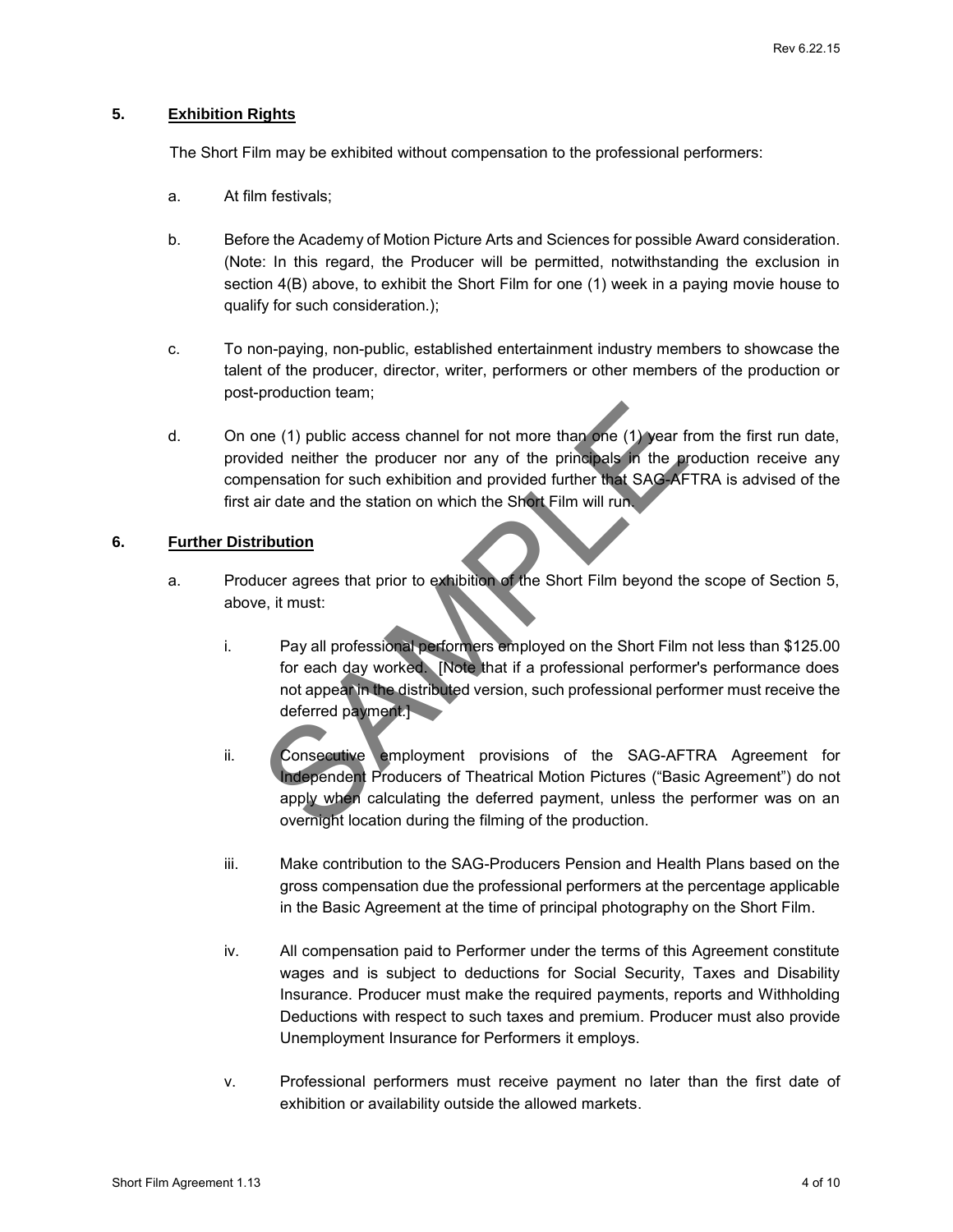b. The procedures in Section 6(A) do not apply to exhibition or use in new or emerging technologies. Examples of such new or emerging technologies include, but are not limited to, use on portable media players, cell phones, internet, interactive markets or any futures systems which may hereinafter be adopted. Releases into such markets require prior negotiation with SAG-AFTRA.

# **7. Production Requirements**

#### a. Production Time Reports

Producer must complete the Production Time Reports in ink detailing the specific time of reporting, travel, beginning and end of meals and dismissal on set. The professional performers will review and sign the Production Time Report at the end of each day. Performers will not be asked to sign blank Production Time Reports. The original completed Production Time Reports must be delivered to SAG-AFTRA by the Friday following the week of work. If Producer fails to comply with the requirements concerning Production Time Reports, SAG-AFTRA will be entitled to liquidated damages in the amount of \$275.00 per day of breach.

#### b. Employment Contracts

Each professional performer must receive from Producer the Short Film Agreement Employment Contract for execution by the end of his/her first day of work on the Short Film. Such contract must be completed in ink by Producer before delivery to the professional performer. A copy of this Short Film Agreement must be delivered to the professional performer and performer's representative not later than the first day of work.

The contract must be executed in four (4) copies. One (1) fully executed original must be given to the professional performer not later than the end of his/her first day of work. One (1) original must be delivered to the performer's representative. One (1) original must be delivered to SAG-AFTRA. One (1) original should be retained by producer. Delivery to SAG-AFTRA and performer representative must be made within four (4) days of the professional performer's first day of work. completed Protocolon Time Reports must be delivered to SAG-AFTRA by the Friday<br>Short Film Agreement 1.5<br>Social persons and persons and the state of the state of the film Agreement Production Time Reports. SAG-AFTRA will be

Failure to timely deliver the fully executed contract to a professional performer entitles each such performer to liquidated damages in the amount of \$10.00 per day until performer receives the fully executed employment contract. If Producer fails to timely deliver the employment contracts to SAG-AFTRA, SAG-AFTRA will be entitled to liquidated damages in the amount of \$10.00 per day per contract until SAG-AFTRA receives each such employment contract.

#### c. Payments Due for Exceeding 30 Day Shooting Schedule, 35 Minute edited length or \$50,000 Budgetary Limit

Professional performers' salaries, including overtime (except as provided in Section 10, below), may be deferred until distribution beyond the scope of section 5, above, except that should Producer exceed the thirty (30) day shooting schedule, 35 minute edited length or should the Producer's costs exceed \$50,000, professional performers' salaries will be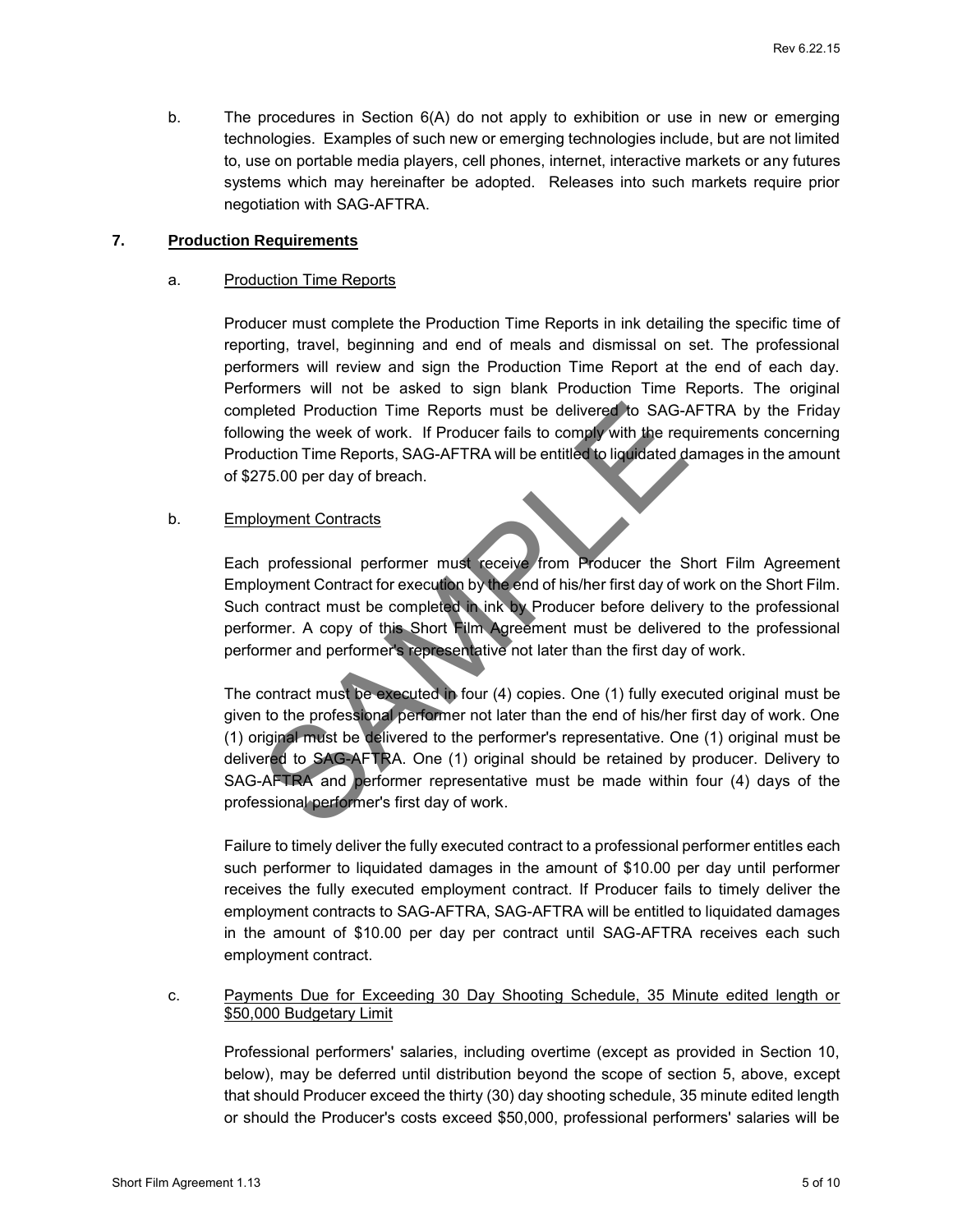immediately due and payable as follows:

- i. Any professional performer who works outside the allowed Shooting Schedule (see Section 3D) will be entitled to be paid the current rates under the SAG-AFTRA Ultra Low Budget Letter Agreement for such days or weeks of work outside the allowed period(s).
- ii. In the event Producer's costs exceed \$50,000 or exceed the 35 minute edited length, all professional performers will be immediately entitled to be paid the rates and terms (including residuals) under the current SAG-AFTRA Letter Agreement for Ultra Low-Budget Theatrical Motion Pictures.
- iii. Producer must make contribution to the SAG-Producers Pension and Health Plans based on the gross compensation paid each such performer at the current rate under the Basic Agreement at the time of employment.
- iv. Such salary payments due under (i) above do not entitle Producer to any distribution beyond those listed in Section 5, above.

#### d. Non-Deferred Monies

- i. Car mileage allowance reimbursement
- ii. Public transportation costs (due the day of work)
- iii. Liquidated damages for meal period violations
- iv. Per diem
- v. Reimbursement for expenditures made at request of Producer, for example, special hairdress, special make-up, or wardrobe
- vi. Liquidated damages for failure to timely deliver employment contracts
- vii. Salary for work by a performer in excess of twelve (12) hours on any day, in excess of five (5) days in any workweek, or in excess of the thirty (30) shooting days.
- viii. Liquidated damages for rest period violations
- ix. Liquidated damages due SAG-AFTRA for contract violations
- x. Stunt Coordinator rates for Daily, Weekly and "Flat Deal" Stunt Coordinators as specified in Schedule K-1, K-II or K-III of the Basic Agreement that is current at the time of photography.

#### e. Hazardous Work

The Producer may not require any performer to do stunt or hazardous work without first obtaining, from that performer, express written consent prior to the commencement of the performer's services in the Short Film. The Producer will fully discuss the physical requirements of the role at the time of audition or interview. short Film Agreement at the time of employment the branch of the place of the state Agreement at the time of employment.<br>
Short Film Agreement at the time of employment the Broadcast of the Sale Agreement at the time of t

The Producer must notify SAG-AFTRA of hazardous or stunt activity and the day on which such activity will occur. The Producer must provide a safety expert who must be present and available for consultation at the place of such activity. An animal handler or qualified trainer must be provided when Producer requires a performer to work with animals.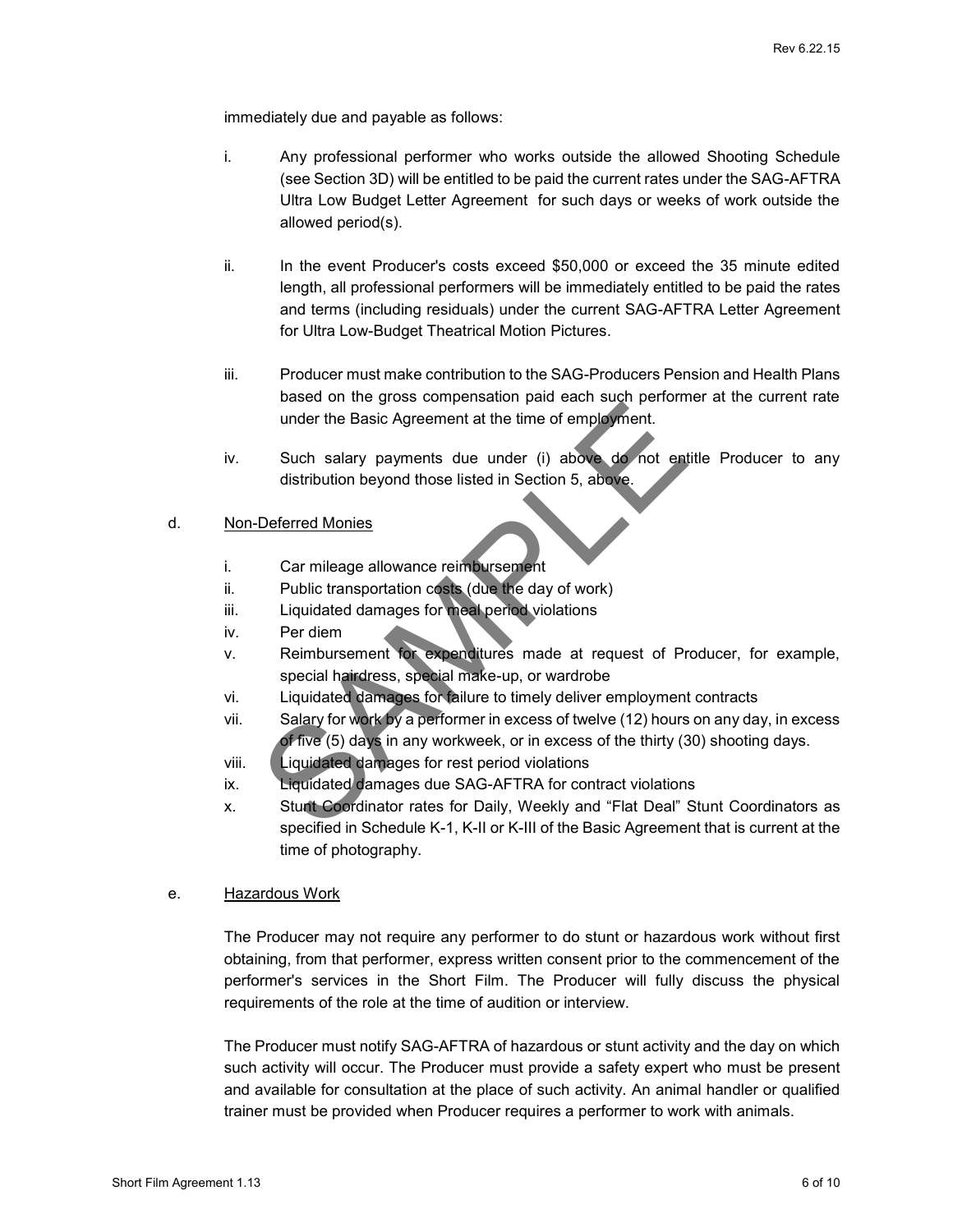# f. Nudity

- i. The Producer will notify the professional performer or performer's representative of any nudity or sex acts expected in the role prior to the first interview or audition. The professional performer must also have prior notification of any interview or audition requiring nudity and must have the absolute right to have the person of performer's choice present at that audition. Total nudity may not be required at such auditions or interviews; the professional performer must be permitted to wear "pasties" and G-string or its equivalent.
- ii. During any production involving nudity or sex scenes, the set must be closed to all individuals having no business purpose in connection with the project.
- iii. No photographs will be permitted other than production stills made by a photographer assigned to the production.
- iv. The appearance of a professional performer in a nude scene or the doubling of a professional performer in such a scene must be conditioned upon the professional performer's express, written consent.
- v. If a professional performer has agreed to appear in such scenes and then withdraws consent, the producer will have the right to double the performer. A professional performer may not withdraw consent as to film already photographed.

# **8. Consecutive Employment and Availability**

Professional performers must have the right to accept other professional employment during the course of production of the Short Film and in consideration thereof, SAG-AFTRA waives the requirement of consecutive employment as defined in the Basic Agreement. In exchange for this waiver, Producer agrees to waive his/her right to exclusive services of the professional performer during photography. Scheduling must be subject to each professional performer's availability. The professional performer must attempt to provide thirty-six (36) hours notice of a conflicting professional engagement. The approach of the processional performer in the permutine order that is a species of the doubling of a<br>photospapher assigned to the production.<br>The appearance of a professional performer in a score must be conditioned up

#### **9. Worktime**

All time, from time the professional performer is required to report until dismissed, must be counted as work time for the purpose of calculating overtime and rest periods, excluding meal periods. The deferred salary must be compensation in full for eight (8) hours of work and will be due for each day in connection with which the performer reports for work even if eight (8) hours of work is not required by Producer.

# **10. Overtime**

Performers are due time and one half for the ninth, tenth, eleventh and twelfth hours or parts thereof, in tenth of hour (six (6) minute) units of work time, which overtime may be deferred and will only become payable as more particularly described elsewhere in this Agreement.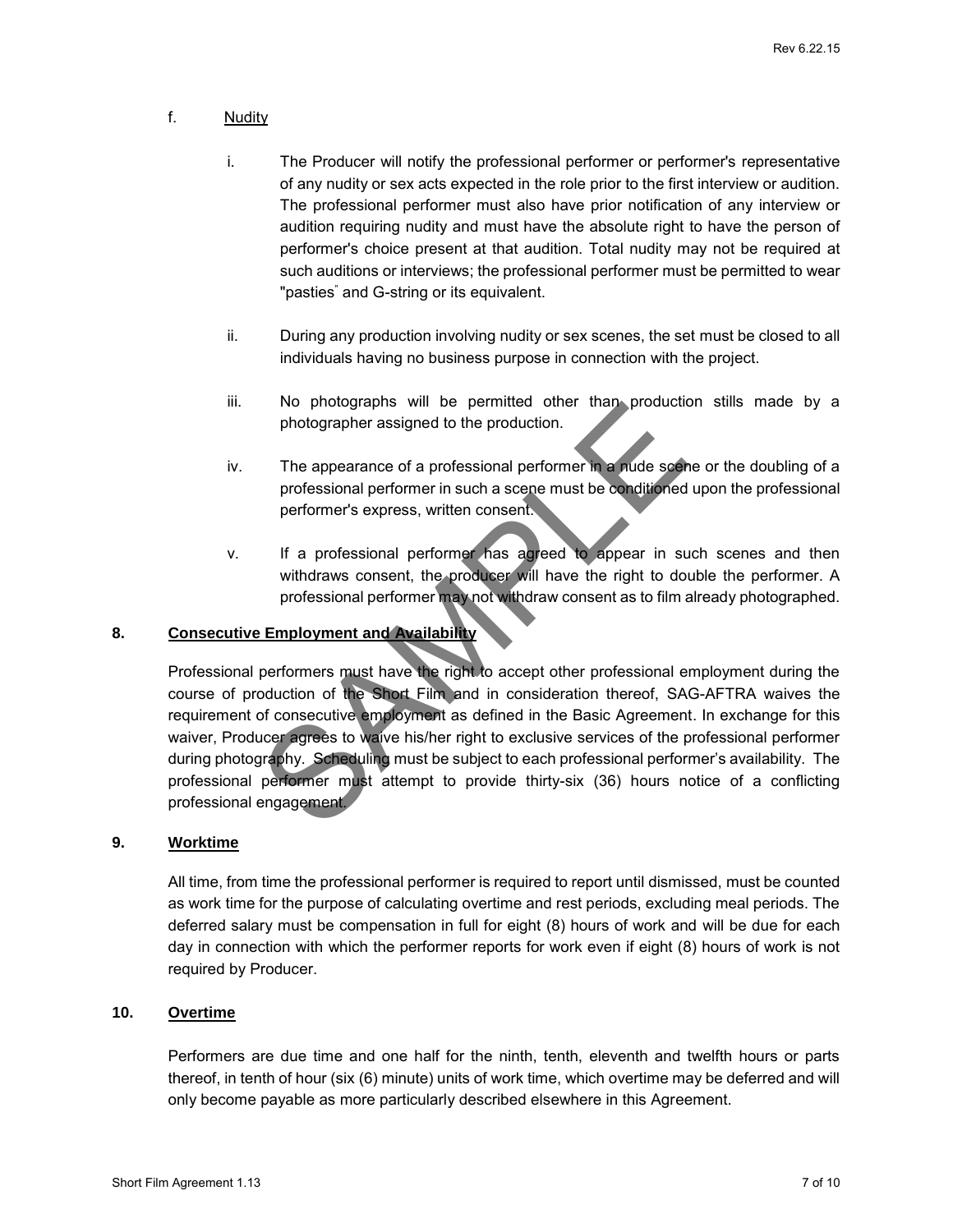If a performer is required to work beyond twelve (12) hours in any day, such performer will be due overtime at double the straight time rate for any time worked in tenth of hour (six (6) minute) units, which salary may not be deferred. For the purpose of calculating such overtime, the rate will be based on the rates under the current SAG-AFTRA Letter Agreement for Modified Low Budget Theatrical Motion Pictures.

# **11. Meal Period**

Allowable meal period may not be counted as work time for any purpose. The performer's first meal period must commence within six (6) hours following the time of his/her first call for the day; succeeding meal periods will commence within six (6) hours after the end of the preceding meal period. An allowable meal period may not be less than one-half hour and not more than one (1) hour in length. Producer is immediately liable for \$25.00 in liquidated damages due each affected performer for each half-hour of delay or fraction thereof.

#### **12. Travel**

- a. The applicable travel provisions of the Basic Agreement are modified as follows: A performer will be deemed to be on an "overnight location" when it is necessary for the performer to remain away from his/her residence overnight for one or more nights regardless of the location of the producer's base.
- b. Whenever the performer is required to travel away from his/her principal place of residence for whatever purpose, compensation for time spent in travel must be paid by Producer in addition to transportation expenses and per diem. Producer must furnish lodging and per diem to the performer until the performer is returned to the original place of departure.
- c. Except as modified herein, when Producer is required to provide transportation for a Performer all applicable provisions of the Basic Agreement apply, except when air travel is required, Producer may travel a Performer in coach class on a commercial airline. Notwithstanding, if any member of the production staff is flown any class other than coach, all Performers must be flown in the same higher class. Short Film Agreement The the method of the Basic Agreement and Amolfied as follows: A performer will be deemed to be on an "owemisht tocation" with it is necessary for the performer to termin away month the production of t
	- d. Producer must provide accidental death and dismemberment insurance in a principal sum not less than \$100,000.00 to the professional performer or the performer's designated beneficiary when performer is required to travel by plane at the request of Producer.

#### **13. Overnight Locations**

- a. Whenever the performer is required to travel away from his/her principal place of residence for whatever purpose, compensation for time spent in travel must be paid by Producer in addition to transportation expenses and per diem. Producer must furnish lodging and per diem to the performer until the performer is returned to the original place of departure.
- b. All performers must be provided with reasonable lodging and meals at all overnight locations.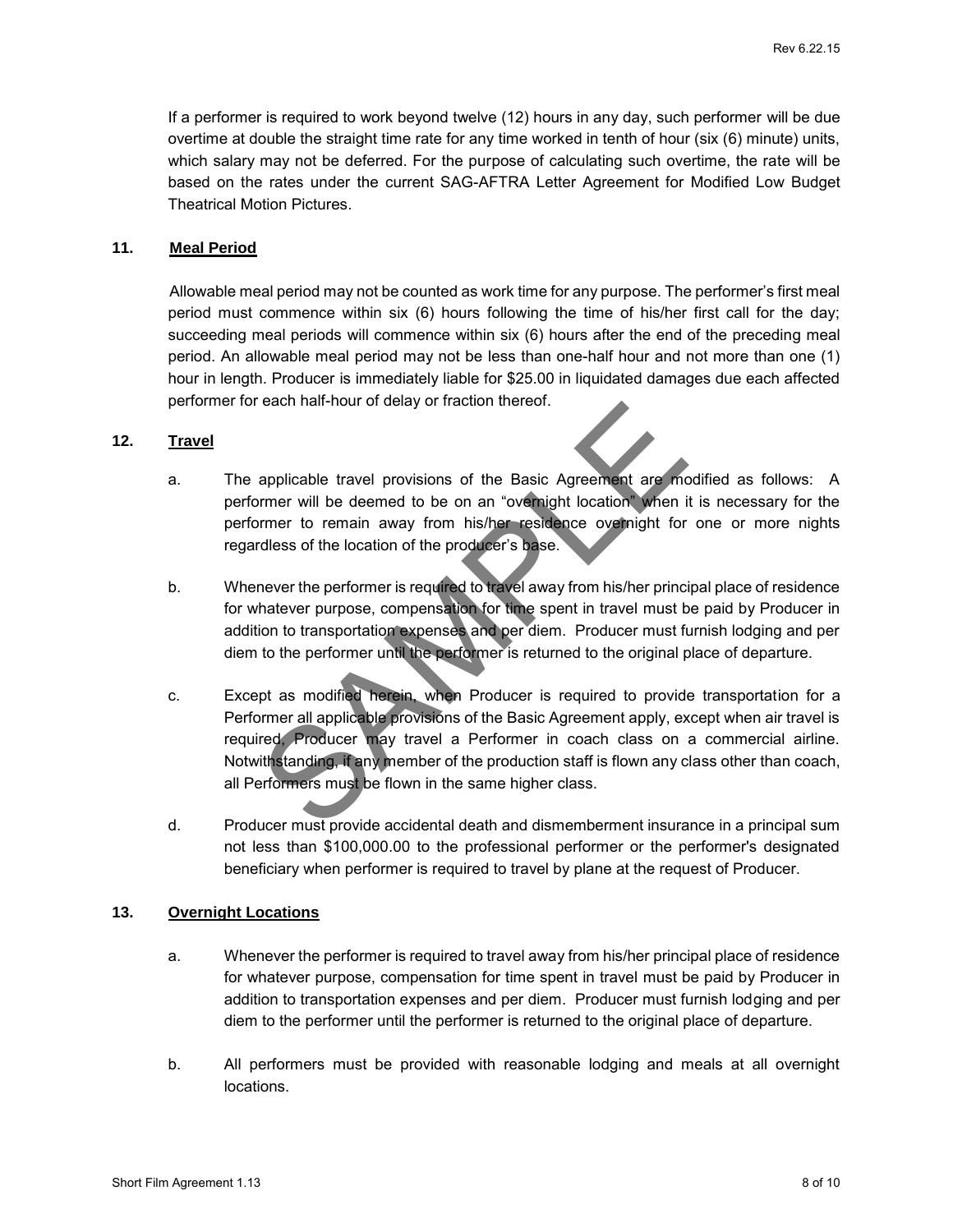c. If meals are not provided by the Producer, then Producer agrees to pay to each professional performer the following amounts:

| \$10.50 | <b>Breakfast</b> |
|---------|------------------|
| \$15.00 | Lunch            |
| \$27.50 | Dinner           |

Such per diem must be paid to performer in cash not later than the morning of the day of work.

#### **14. Transportation**

- a. Los Angeles thirty (30) mile studio zone The Los Angeles studio zone is the area within a circle thirty (30) miles in radius from the intersection of Beverly Boulevard and La Cienega Boulevard, Los Angeles, California. Producer may require any performer to report anywhere within the studio zone. Those professional performers who are required to report to location within the studio zone must be immediately reimbursed at the rate of \$.30 per mile for their actual travel to and from such location.
- b. New York eight (8) mile studio zone The New York studio zone is the area within a circle eight (8) miles in radius from the center of Columbus Circle, New York City. Producer may require any performer to report directly anywhere within the studio zone accessible by public transportation. Those professional performers who are required to report to location within the studio zone must be immediately reimbursed for the actual cost of their public transportation to and from such location. shorter within the studio cone. These professional performers who are required to the endot of the cone of the cone of the cone of the cone of the studio cone. This performe the report of location who are professional perf
	- c. Other areas Professional performers must be reimbursed for the actual cost of reasonable forms of travel to locations. When the reasonable mode of travel is by car, performer shall be reimbursed at the rate of \$.30 per mile.
	- d. Any area outside studio zones Producer must provide transportation to any area outside the studio zones.

# **15. Make up, Hairdress and Wardrobe**

Producer must immediately reimburse any professional performer required to purchase unique or particular make up, hairdress or wardrobe.

#### **16. Rest Period**

 Each professional performer is entitled to a twelve (12) hour rest period from the time he/she is dismissed until recalled for whatever purpose. In the event the rest period is invaded, the professional performer will be entitled to immediate payment of liquidated damages in the amount of \$125. The liquidated damages for a rest period violation may not be deferred.

#### **17. Use of "Double"**

The Producer agrees not to "dub" or use as a "double" in lieu of the professional performer, except